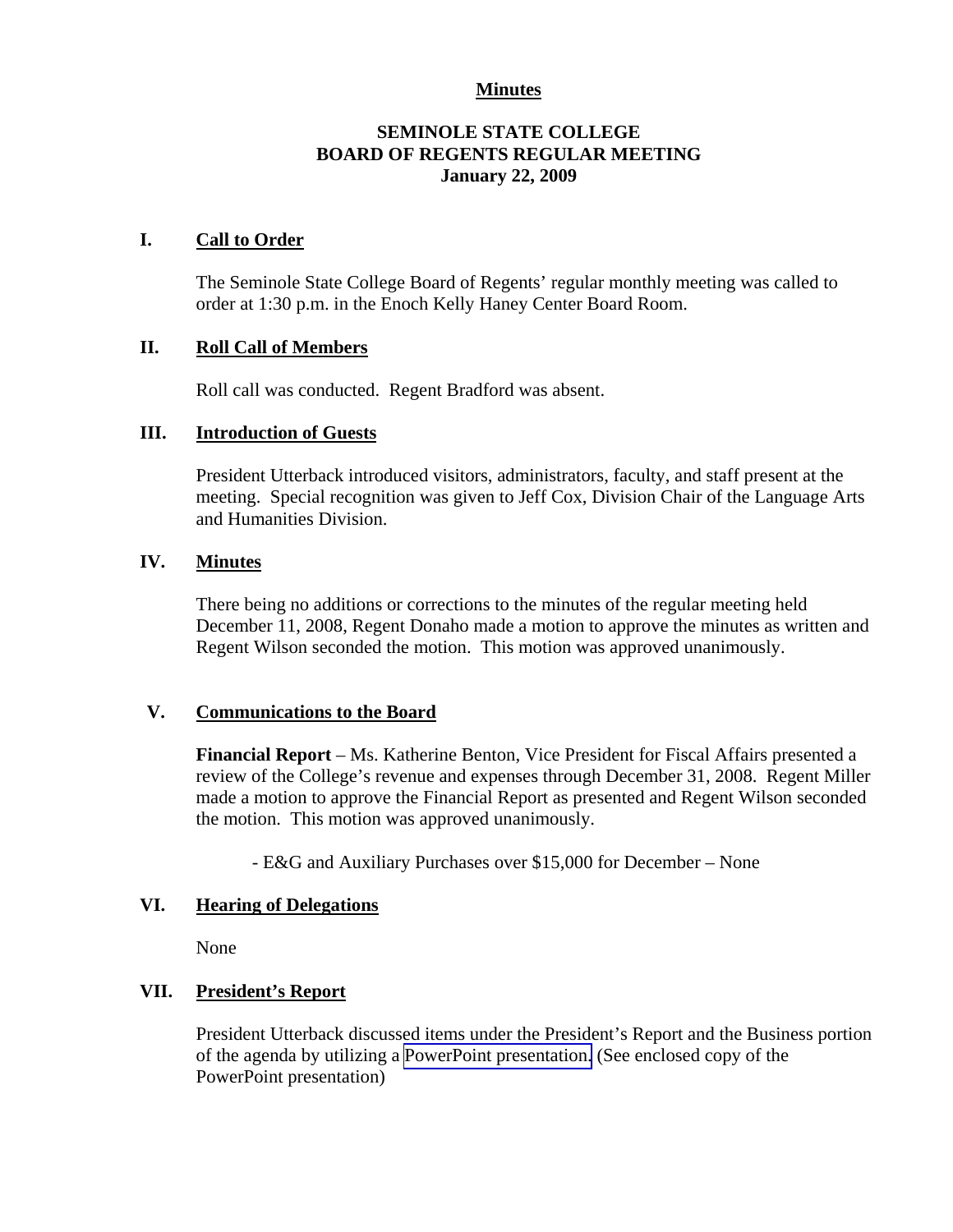Minutes SSC Board of Regents Regular Meeting January 22, 2009 Page 2

> *Campus Activities*– President Utterback told Board members about several recent and upcoming campus activities. These included: the Seminole State College Educational Foundation Holiday Event on December 15, 2008 (Over \$14,000 was raised), the SSC Classified held a basket drive for the Shawnee Rescue Mission, the men's and women's basketball team hosted GEAR UP students on a special game day, the Oklahoma State Regents for Higher Education renewed the "Peek Into Engineering" summer academy for the summer of 2009 at Seminole State College, a retirement reception was held for Cynthia Yerby, SSC counselor, over 400 attended the "Crystal Darkness" town hall meeting and viewing of the documentary on methamphetamine addiction, the Trojan Alumni Banquet was scheduled on February  $7<sup>th</sup>$ , and Higher Education Day was set at the State capitol on February  $10<sup>th</sup>$ .

> *Construction Update –* President Utterback updated the Board Members on the construction of the Student Services Center and the newly constructed tennis courts. President Utterback mentioned problems between the engineer and contractor that bid on the HVAC for the Student Services Center. This item may come back to the Board of Regents for further action in the near future.

> *Higher Learning Commission Update* – President Utterback presented the Board with an update on the Higher Learning Commission visit preparation. Documents are nearing completion for the Higher Learning Commission self-study report.

> *President Utterback attends Inauguration* – President Utterback informed the Board that he was able to attend the inauguration of President Barak Obama and he shared his experiences at this event.

> *2008 Accomplishments*– President Utterback presented the Board with the 2008 Accomplishments document. He stated that this document reflects highlights of the past year. He said he was hopeful that all faculty, staff and administration share pride in these accomplishments.

#### **VIII. Business**

**Approval of Increase in the Outreach/Non-Campus Fee** – President Utterback presented the Board with a memo from Katherine Benton, Vice President for Fiscal Affairs recommending approval of a \$5 per credit hour increase in the Outreach/Non-Campus Fee. The increase will help offset faculty mileage and software equipment requirements and will only affect students who are taking outreach and non-campus courses. Regent Donaho made a motion to approve the increase to the Outreach/Non-Campus Fee by \$5 and Regent Huser seconded this motion. This motion was approved unanimously.

**Approval of Increase in the Lab Course Fee** – President Utterback presented the Board with a memo from Katherine Benton, Vice President for Fiscal Affairs recommending approval of a \$5 per credit hour increase in the Nursing Course fee. This increase will assist in covering increasing costs of supplies in the respective nursing courses. Regent Wilson made a motion to approve the increase to the Nursing Course Fee by \$5 and Regent Donaho seconded this motion. This motion was approved unanimously.